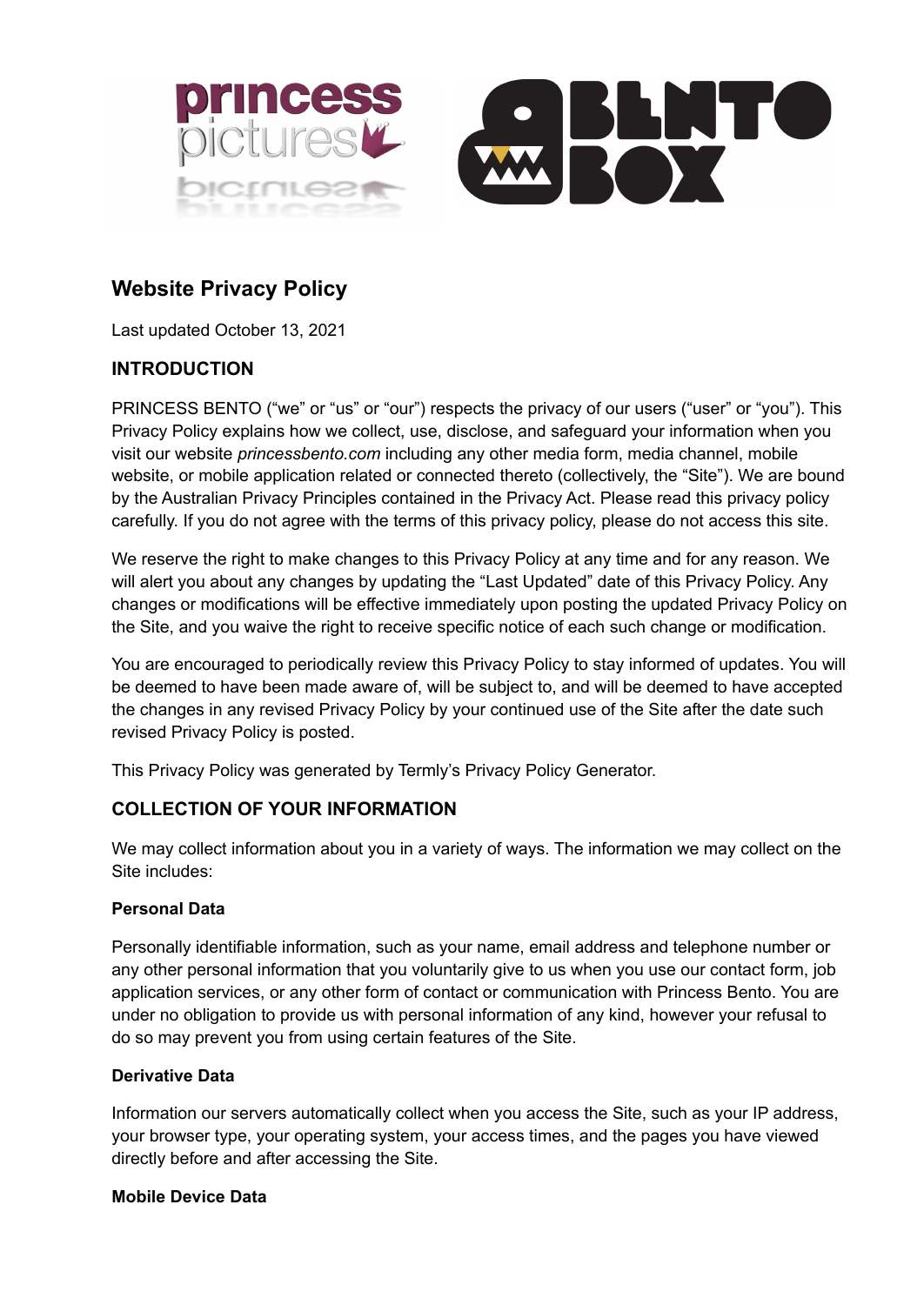Device information, such as your mobile device ID, model, and manufacturer, and information about the location of your device, if you access the Site from a mobile device.

# **USE OF YOUR INFORMATION**

Having accurate information about you permits us to provide you with a smooth, efficient, and customised experience. Specifically, we may use information about you via the Site to:

- Respond to any enquiries or applications made via the Site
- Assist law enforcement and respond to subpoena
- Increase the efficiency and operation of the Site
- Monitor and analyse usage and trends to improve your experience with the Site
- Perform other business activities as needed
- Resolve disputes and troubleshoot problems

# **DISCLOSURE OF YOUR INFORMATION**

We may share information we have collected about you in certain situations. Your information may be disclosed as follows:

### **By law or to Protect Rights**

If we believe the release of information about you is necessary to respond to legal process, to investigate or remedy potential violations of our policies, or to protect the rights, property, and safety of others, we may share your information as permitted or required by any applicable law, rule or regulation.

#### **Third-Party Service Providers**

We may share your information with third parties that perform services for us or on our behalf, including data analysis, email delivery and hosting services.

#### **Affiliates**

We may share your information with our affiliates, in which case we will require those affiliates to honour this Privacy Policy. Affiliates include our parent company and any subsidiaries, joint venture partners or other companies that we control or that are under common control with us.

### **THIRD-PARTY WEBSITES**

The Site may contain links to third-party websites, including social media and job application services. Once you have used these links to leave the Site, any information you provide to these third parties is not covered by this Privacy Policy, and we cannot guarantee the safety and privacy of your information. Before visiting and providing any information to any third-party websites, you should inform yourself of the privacy policies and practises (if any) of the third party responsible for that website, and should take those steps necessary to, in your discretion, protect the privacy of your information. We are not responsible for the content or privacy and security practises of any third parties, including other sites, services or applications that may be linked to or from the Site.

# **SECURITY OF YOUR INFORMATION**

We use administrative, technical and physical security measures to help protect your personal information. While we have taken reasonable steps to secure the personal information you provide to us, please be aware that despite our efforts, no security measures are impenetrable, and no method of data transmission can be guaranteed against any interception of any other type of misuse. Any information disclosed online is vulnerable to interception and misuse by